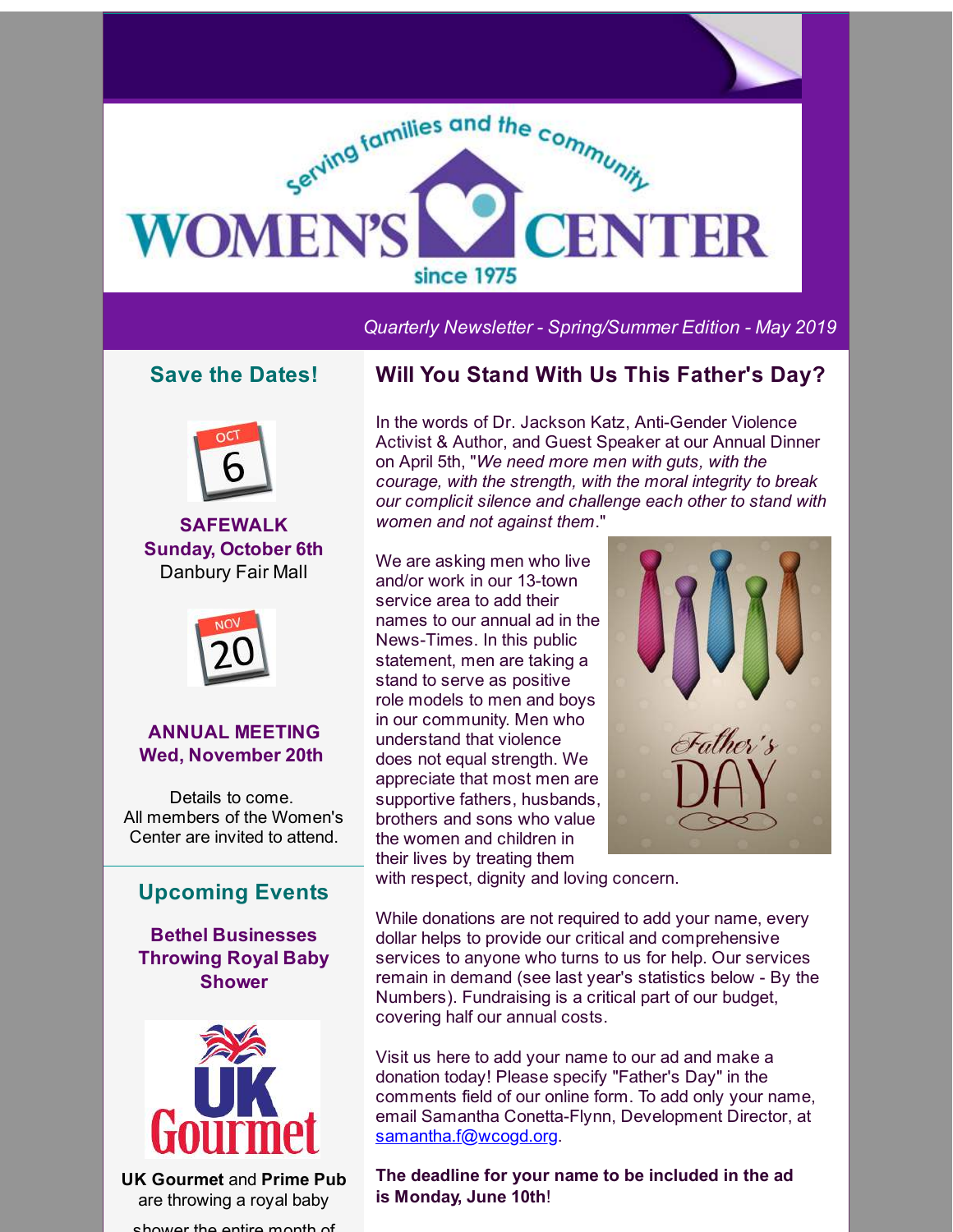shower <u>the entire</u> mu May. But the presents aren't going to Prince Harry and Meghan Markle. They are going to women and children in need.

UK Gourmet is collecting baby items (wipes, diapers, coloring books) for the Women's Center. They have teamed up with Prime Pub, serving up pink and blue cocktails, donating \$1 from every Royal Drink to the Women's Center.



*Pink cocktail at Prime Pub*

\*\*\*\*\*\*

### **Guest Bartending Event**



RESTAURANT & WINE BAR

Local State Representative Raghib Allie-Brennan will be guest bartender along with State Senator Julie Kushner.

10% of all food and drink purchased from 6:00 - 8:00 p.m. will be donated to the Women's Center!

**Wed, June 12, 2019 Dolce Restaurant 39 B Mill Plain Road Danbury, CT**

**Danbury Westerners Charity Game**

\*\*\*\*\*\*



Hond the Danbury

## **From the Board Chair's Desk**

The world today can feel chaotic. Unpredictable. Aggressive. Many of our clients can feel triggered by newspaper headlines, Facebook posts, or simply comments from people on the street. We are here to listen.

Individuals need to know that we counsel anyone and everyone who struggles with a broad range of issues -- self-esteem,



bullying, domestic violence including financial control, emotional control and more, and the full spectrum of sexual assault. We are here to talk about it, 24 hours a day.

Every year we need to generate 50% of our operating income in order to keep the lights on and be here for all those that turn to us for help. Please donate if you can, and/or talk to us about volunteering!

With gratitude and peace,

Glori Norwitt Chairperson of the Board of Directors

## **Education Department Participates in #WorldAutismAwareness Day**

On April 2nd, our Department of Education, Training & Outreach wore blue for #WorldAutismAwarenessDay at Sherman School where they discussed topics of bullying, empathy, and healthy friendships as they relate to people with disabilities, including having empathy over sympathy.

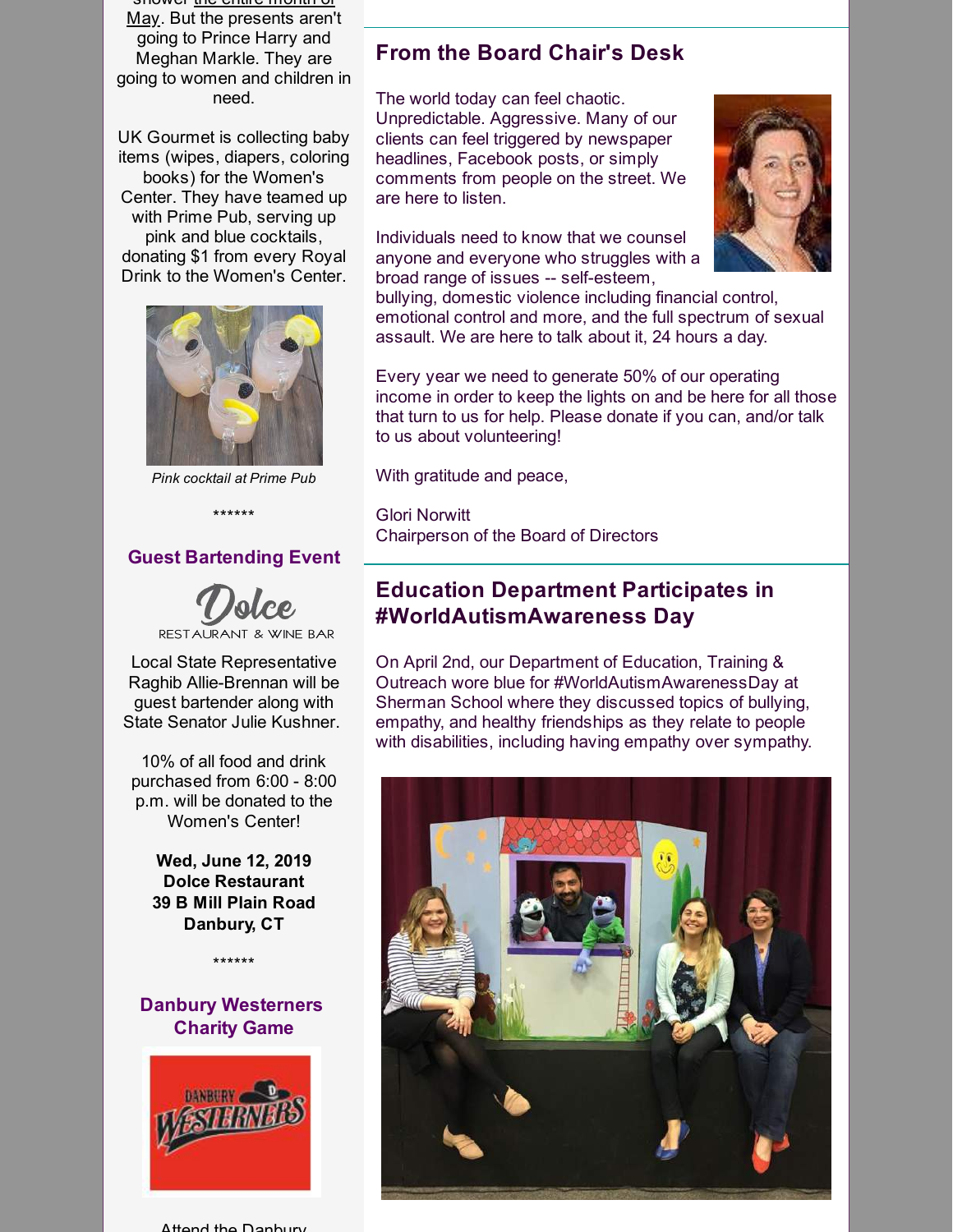Attend the Danbury Westerners baseball game on **Thursday, July 18, 2019**.

Come watch as a representative from the Women's Center throws the first pitch.

We're giving away **50 FREE tickets** to the game. First come, first served. Contact Linda Cummins at [linda.c@wcogd.org](mailto:linda.c@wcogd.org)

\*\*\*\*\*\*

# **You Shop Amazon Gives**



When you shop at AmazonSmile, Amazon donates 0.5% of the purchase to the Women's Center.

[Bookmark](http://r20.rs6.net/tn.jsp?f=0013mJXYOU2YdaI2GKSZOd_zGZl7shwtEwM1n35ZjbFFqzYj_awE3T3hFFOeUQKRAi3Rvs7nd9e86Re2avX1z3AKF3IX03TR734h9TJ95qaFe1_4oFl1JnzVkEwo52V1C5LaXjc85IrsMCjcAY1dpMhJJAWESskYq9FLHRW4ec4GWVAJ7nu0gHI9GGmtxQieybV&c=&ch=) this link and support us every time you shop!



### **Quick Links...**

**Our [Website](http://r20.rs6.net/tn.jsp?f=0013mJXYOU2YdaI2GKSZOd_zGZl7shwtEwM1n35ZjbFFqzYj_awE3T3hE5MB2Ea_jTonP_U7RR87GTwsGbm8PxvDk_bWOHRtCakThAxny2xFNk2pj3ROn_JaCqgoIu1UAYZi6Qic5SoXTA8MeGBPUMYllqjp3UYHVLI&c=&ch=) [Services](http://r20.rs6.net/tn.jsp?f=0013mJXYOU2YdaI2GKSZOd_zGZl7shwtEwM1n35ZjbFFqzYj_awE3T3hL4k2SAUp18SdwmrPE-aRMnMuQHRzHz5VR06GGw1qxiJt-Zo5rlMCj11A3AcbGLaa2cpnakQQPnsIAVtFZ5P7-Bs_4z-Sj95Qvd0nKgthZKp5EA-j9yG_jCn7YabOS70Vmmyp-UkEWTi&c=&ch=) Get [Involved](http://r20.rs6.net/tn.jsp?f=0013mJXYOU2YdaI2GKSZOd_zGZl7shwtEwM1n35ZjbFFqzYj_awE3T3hBEO6w4_mjo-9tETKU92xLcj4FAvSzBuFy6HMpfvvC2b1cvXiw8roU11zpVJTXhDAa-GWTBoAZU5FwEfmFIOh1cuy09IRpsZqMGlcB0VVVkiBG0j_4hkXQkw3XMWT7ycjYM_t5P3m9ywWmi1KpCCcta3ow9IwFppsHnovyKvDfuP&c=&ch=) More [About](http://r20.rs6.net/tn.jsp?f=0013mJXYOU2YdaI2GKSZOd_zGZl7shwtEwM1n35ZjbFFqzYj_awE3T3hL4k2SAUp18StEr-dTTjGmBxTfG2R5kqyj19iftai2XBtzXmNCpNcNQYs6yImFSNtUav9solOvDZSv3UzmDLV5nVj9S8HXtnVw9wNreecMfP-5UDNS7KDIqru-up9QqPt_lotEqRDhAOKYlyqkd6L34=&c=&ch=) Us**

**Make a Donation**

People with autism and other developmental disabilities are at higher risk for victimization of domestic and sexual violence. It is critical that the Women's Center provide educational programs and services that are integrative of people with differing abilities as we work toward building a community that is compassionate, empathetic, and inclusive of all.

# **"An Evening Together" - Oh What a Night!**

Much fun was had by all who attended our annual dinner, our largest fundraising event each year. Comedian and auctioneer, Christine O'Leary worked the room creating a bidding frenzy for exciting live auction items such as the Kentucky Derby tickets with airfare!



US Senator Richard Blumenthal came out to show his support and spoke to our guests about the important work we do at the Women's Center. State Senator Julie Kushner was also among our guests, with husband Larry Morgan who was part of our Annual Dinner Committee this year.

Our 2019 Founder's award went to Danbury and New Milford Hospitals. CEO of Nuvance, Dr. John Murphy pictured below with CEO Pat Zachman and Board Chair Glori Norwitt, accepted the award and spoke to attendees about the importance of the collaboration between emergency department staff and Women's Center staff in serving domestic violence and sexual assault victims.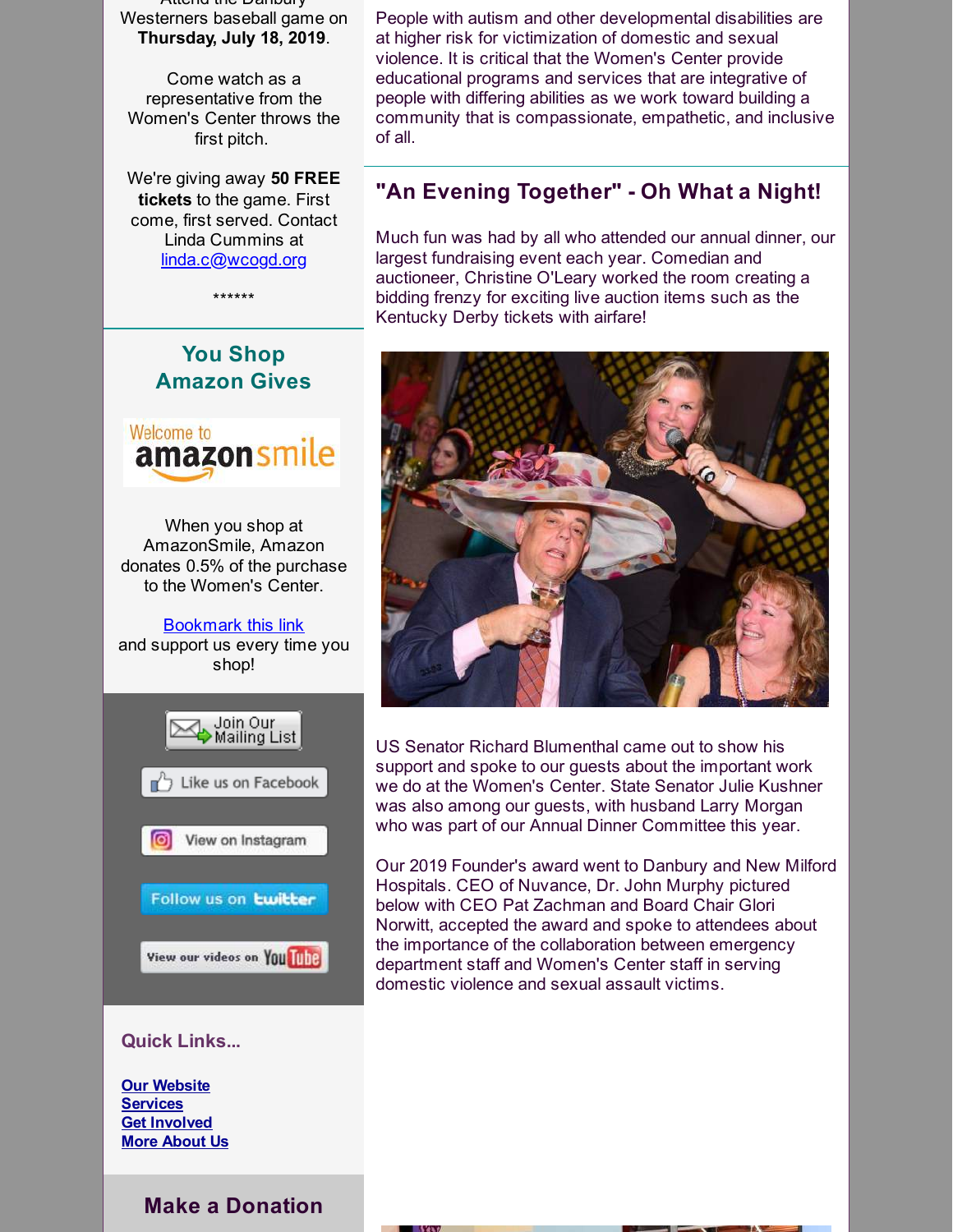**Every dollar counts!** Your generosity is crucial as we work to end the violence!

**[DONATE](http://r20.rs6.net/tn.jsp?f=0013mJXYOU2YdaI2GKSZOd_zGZl7shwtEwM1n35ZjbFFqzYj_awE3T3hL4k2SAUp18SpRcSk7JsrTGNZfn8fkMmKBcA5JgsfXkxwPd-1iGgtyqYYGq4YwqK6K7jkclTKFKeLhFws9q4-rcR4qui02Zs5n-CvHAixejFPtNmd8gIRxnLG_mjbAwte1Zxc_qRQHktSH0XqKVtcCpH3p3NWlkVBg==&c=&ch=) NOW**

## **FREE Purple Bracelet**

Donate \$1 or more at Hand & Stone Spa during the month of May to the Women's Center and receive a FREE purple bracelet to show your support!



Hand & Stone Massage and Facial Spa 143 Federal Road Brookfield, CT

\*\*\*\*\*\*



A special thanks to a small ensemble of members of the Ridgefield Chorale for opening up the evening with a beautiful, uplifting performance.



# **Welcome New Board Members**

And an enormous thank you goes to our Annual Dinner Committee and to all of our Sponsors for helping to make the evening possible. Visit our website for a full list of 2019 [supporters.](http://r20.rs6.net/tn.jsp?f=0013mJXYOU2YdaI2GKSZOd_zGZl7shwtEwM1n35ZjbFFqzYj_awE3T3hN3JIGUeOXJAObpQwyozNKhtpLJ_nQaEN4qdmOeSJIayeE0ga9uBCRy49KqHkBHW8JTX-np6KBtwQAMTUS5ROkwBcAfztU6kh3zEFKzzfeOe-qAw0qgVmQQEjigHS2PZNkJwmoHZJ3GmFXl-hx3bRAcsIW8xIKvFMQ==&c=&ch=)



*Courtney McNevin*

Meet Courtney McNevin who joined our Board of Directors in April. Courtney is a Strategic Manager with a specialty in organizational design and managing through data analytics in both the finance and healthcare sectors She is



2019 Annual Dinner Committee Members

**Underwriters** Kevin & Elaine Cox

**Cocktail Sponsor** Praxair, Inc.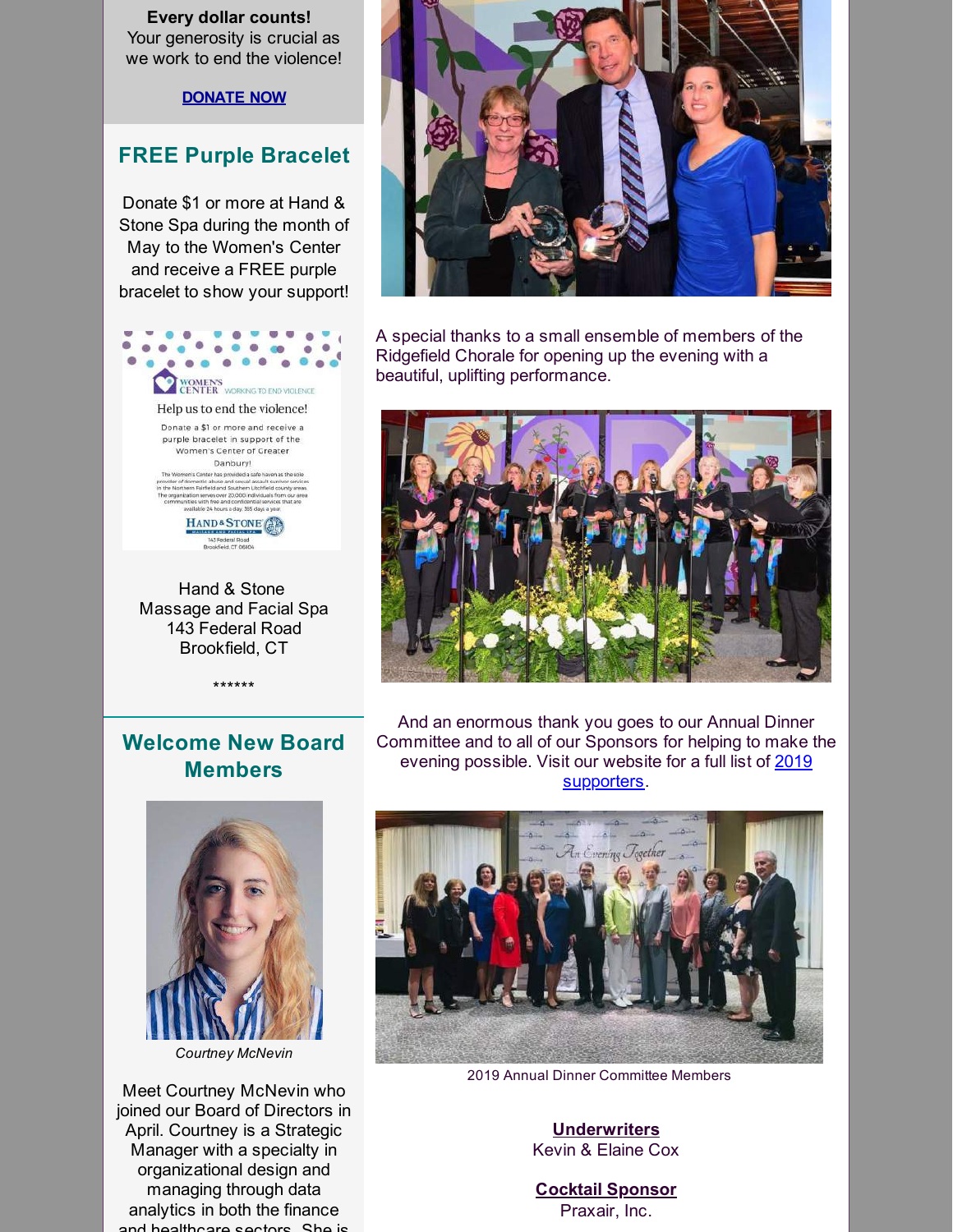and healthcare sectors. She is currently a Manager at Cedar, Inc., a high growth New York based healthcare technology company aimed at reimagining the healthcare billing experience. In her role, Courtney is responsible for the design and creation of the Sales Team.

Prior to joining Cedar, Courtney was a Management Associate in the Research Department at Bridgewater Associates, a Hedge Fund based in Westport, CT. While there, she managed three investor led research teams, and handled a variety of strategic initiatives, most notably designing and implementing the data analytics used to evaluate investor performance, which she regularly reported to the C-Suite. Courtney attended Boston College, where she majored in Economics. She and her fiance currently reside in Redding, CT.



*Nancy Hamlen*

Nancy Hamlen also joined our Board in April. Nancy enjoyed a 25 year career designing educational products for publishing companies like Scholastic, Weekly Reader, and Children's Press. As a Creative Director, Nancy specialized in creating children's educational titles and practical tools and websites which helped its readers become more productive and successful students.

Nancy's most notable accomplishments include leading a team from print

### **Presenting Sponsors**

Lori & John Berisford Glori & Adam Norwitt Eileen & Jay Walker

#### **Premier Sponsors**

Algonquin Gas, an Enbridge Company Anonymous William & Wendy Beurket Ethan Allen Global, Inc. Fairfield County Bank Fairfield County's Community Foundation

#### **Benefactor Sponsors**

Newtown Savings Bank Union Savings Bank

#### **Patron Sponsors**

At Home Design Capitol Hill Group, LLC Cotton Candy Fabrics Litchfield Crossings, LLC Alexa & Gary Skalandunas Allison & Jon Stockel Dennis & Keri Tracy

### **Friend Sponsors**

Ability Beyond Laura & Irv Becker Benchmark Senior Living at Ridgefield Crossings Bethel Health Care Center & The Cascades Assisted Living and Village Crest Center for Health and Rehabilitation Laura & Johnathan Brennan Pamela Klem & Thomas Dubin Hillel Goldman, Esq. Bruce Haims Larry Morgan & Senator Julie Kushner Prolifogy Software & Consulting Pullman & Compley, LLC The Stewart B. McKinney Foundation TR Paul, Inc. YardApes Landscaping Dr. & Mrs. Edward A. Zane

# **Community Supports Sexual Assault Awareness Month**

April is Sexual Assault Awareness Month (SAAM). Each year, the Center gets busy with several programs designed to raise awareness of sexual assault and the services available to survivors of this violence. Here are some of this year's highlights:

## **Bingo & Brews Event**

A new addition to SAAM activities was the Bingo & Brews event held at Charter Oak Brewing Company in Danbury. Each bingo round had its own theme and board relating to sexual assault; a fun way to engage and educate on this serious topic while sampling the brews Thank you to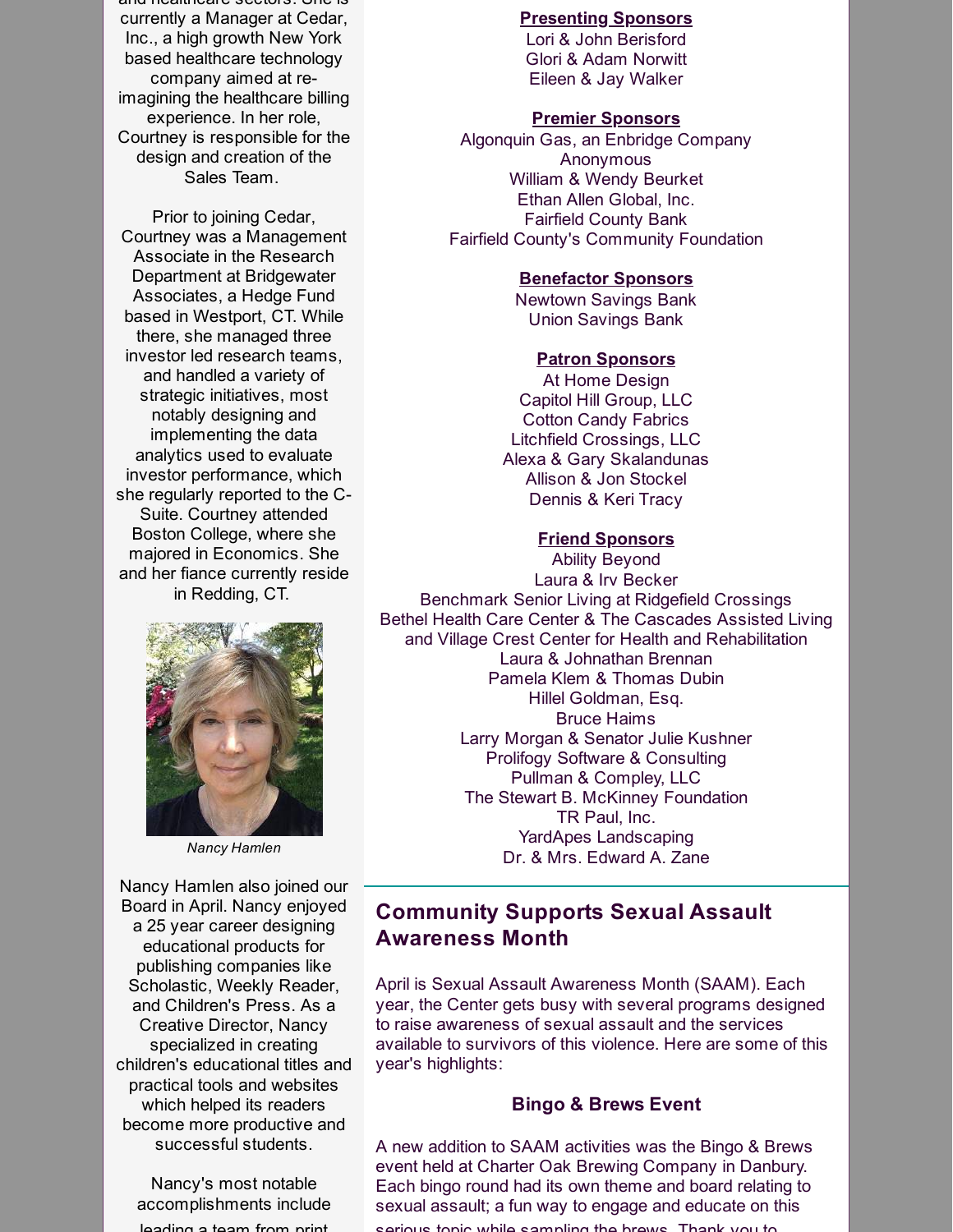leading a team from print platform to online design with successful launch of many new series and award winning educational programs. Most recently a special media marketing consultant to LJ Edwards Furniture and Design Studio, Nancy worked to increase brand awareness and attract more customers designing display ads, email campaigns and authoring a company blog call *Details*.

Nancy lives by Candlewood Lake in New Milford with husband Ron and two pups Ulla and Milo.

# **Women's Center Awarded Critically Needed Funds**

We want to thank **Ridgefield Thrift Shop** for the generous grant received in March of this year. We are so grateful for their continuous support.



In April, Samantha Conetta Flynn, Director of Development, attended the **The Women's Club of Danbury/New Fairfield's Celebration of Community Giving**. We were honored to be one of their 2019 grant recipients.

serious topic while sampling the brews. Thank you to everyone who came out. The event was a great success!



### **Cork & Canvas Fundraiser**

On April 25th, at the Pottery Factory in Brookfield, many attended the Cork & Canvas fundraiser for a night of painting, wine and fun. The featured painting was "Carolina Sea Oats." A portion of the proceeds from the event were donated to the Women's Center as part of SAAM.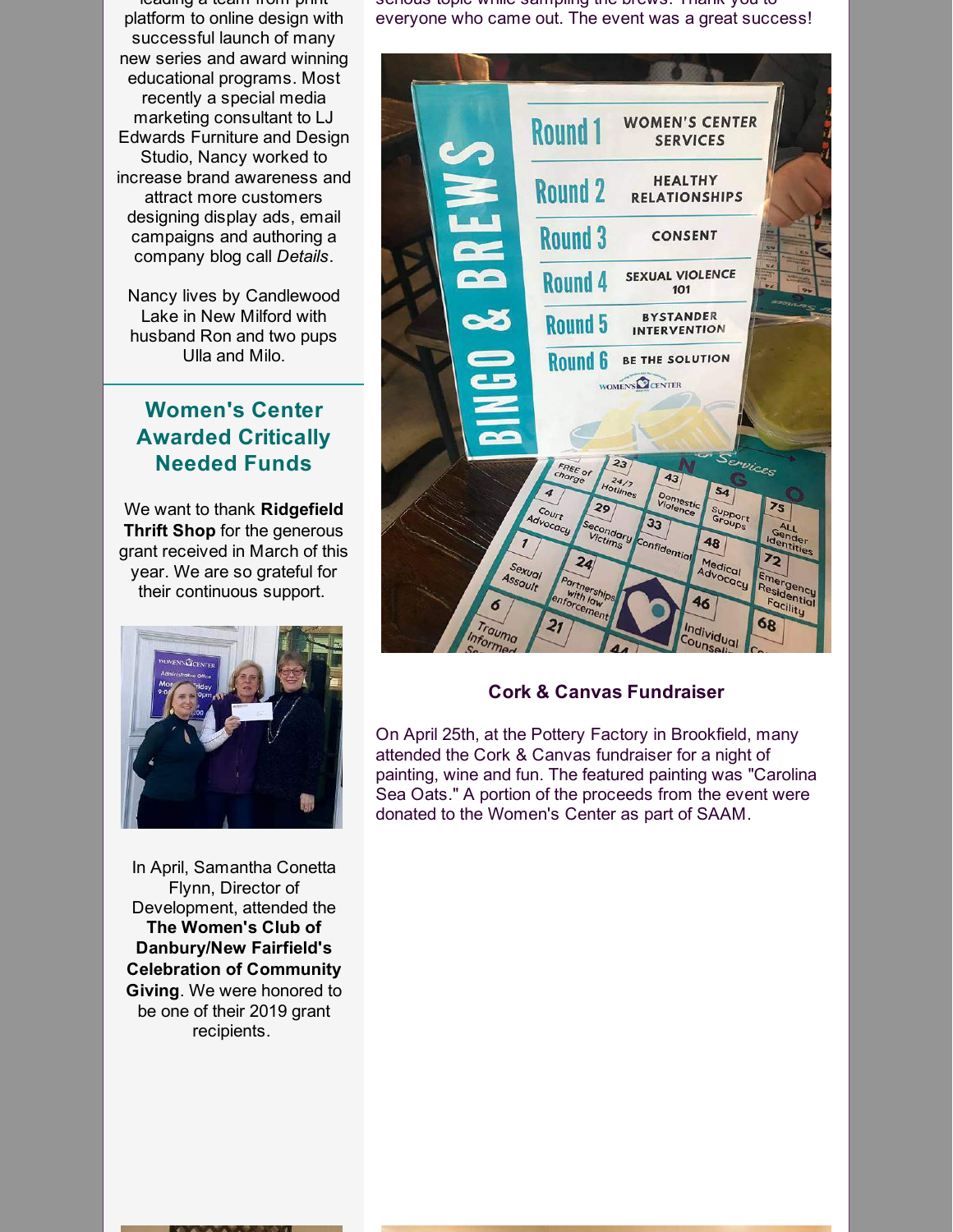

In March, the Center was thrilled to be the winner of **Fairfield County Bank's Charity of the Month** award.



The Center is fortunate to be on the receiving end of this charitable giving. We are truly grateful for the community support. Without it, we would not be here for all those that turn to us for help.



### **Denim Day**

On April 25, staff, volunteers, Board members, and our community partners made a social statement by wearing jeans as part of Denim Day. We were so impressed and grateful for the show of support this year! Below are just a few photos. You can find dozens more on our Facebook page.



Denim Day was originally triggered by a ruling by the Italian Supreme Court where a rape conviction was overturned because the justices felt that since the victim was wearing tight jeans, she must have helped her rapist remove them, thereby implying consent. The following day, the women in the Italian Parliament came to work wearing jeans in solidarity with the victim. Since then, wearing jeans on Denim Day has become a symbol of protest against the misconceptions that surround sexual assault.

#### **Teal Ribbons Initiative**

During the first few weeks of April, we hung teal ribbons around trees in 10 of the 13 towns that we serve. The teal ribbons had a small sign indicating their purpose and giving the public information about our services and Sexual Assault Awareness Month. Ribbons were hung in the prominent

\*\*\*\*\*\*

# **Handcrafted Gifts for Elizabeth House**

Several gorgeous handmade quilts were recently donated to the Women's Center Elizabeth House Residential Facility so our clients can feel safe, warm and loved.

The Quilt-A-Thon event was hosted by **Cotton Candy Fabrics** of Brookfield.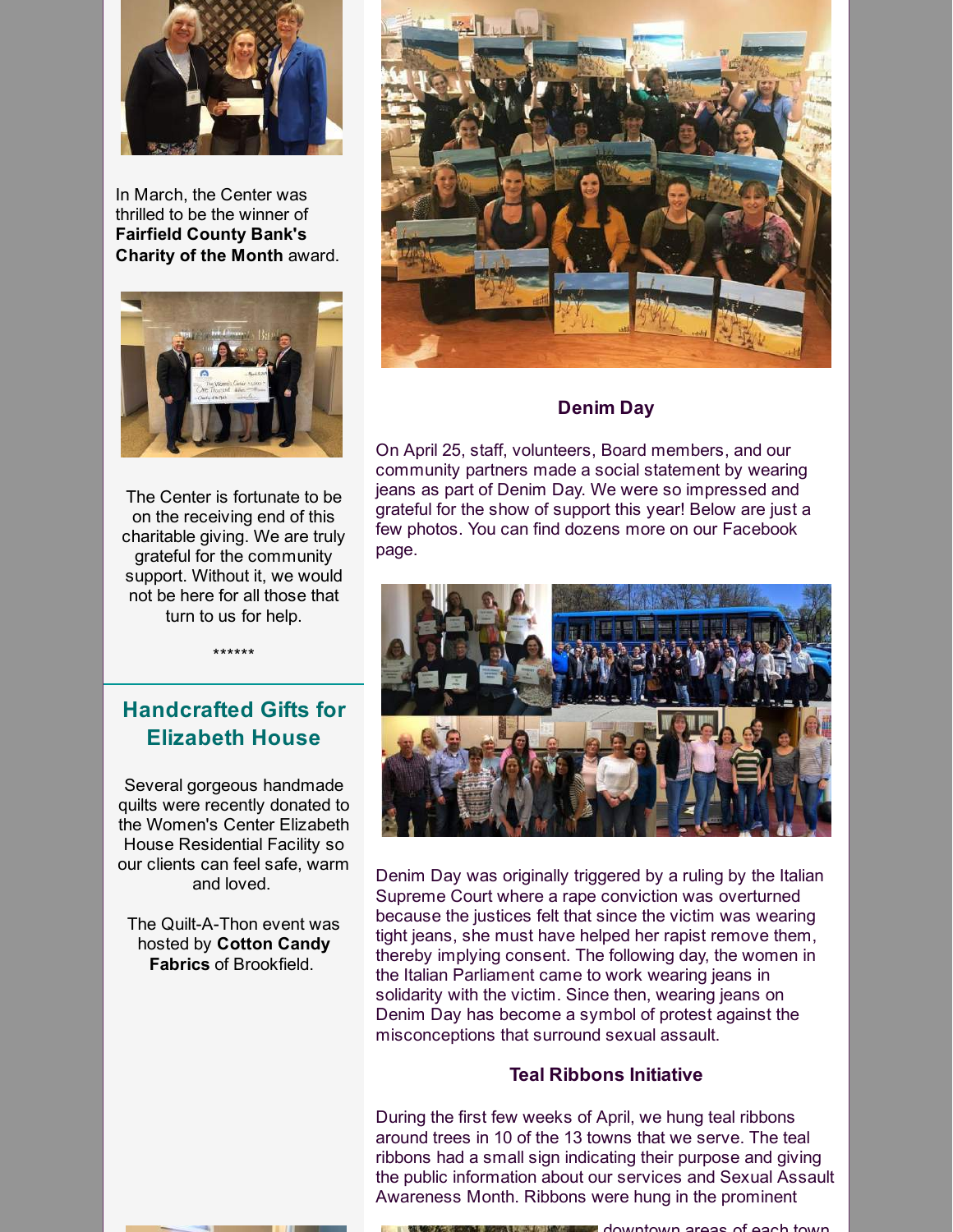

A huge thank you to Erin and co-chairs Roni and Peggy. Here are a few pictures of these beautiful pieces of art that will be welcome by our residents.





# **Become a Member Today!**

Membership reflects community support and shows funders that our Domestic



downtown areas of each town. These ribbons received a lot of publicity, and help create awareness of the Women's Center.

### **#IAsk Window Mural**

The theme of this year's campaign was #IAsk focusing on the power of consent. Thank you to Immaculate High School student artist, Kennedi Muller for creating this mural in

the window at our Headquarters. Together we can prevent sexual assault by creating a culture of consent.



## **Round up and donate every month!**

## **Your small change can make a BIG difference!**

#### Introducing **Coin Up**.

An innovative mobile app that rounds up your everyday credit/debit card transactions and donates the "spare change" each month. An easy way to give to the Women's Center all year long!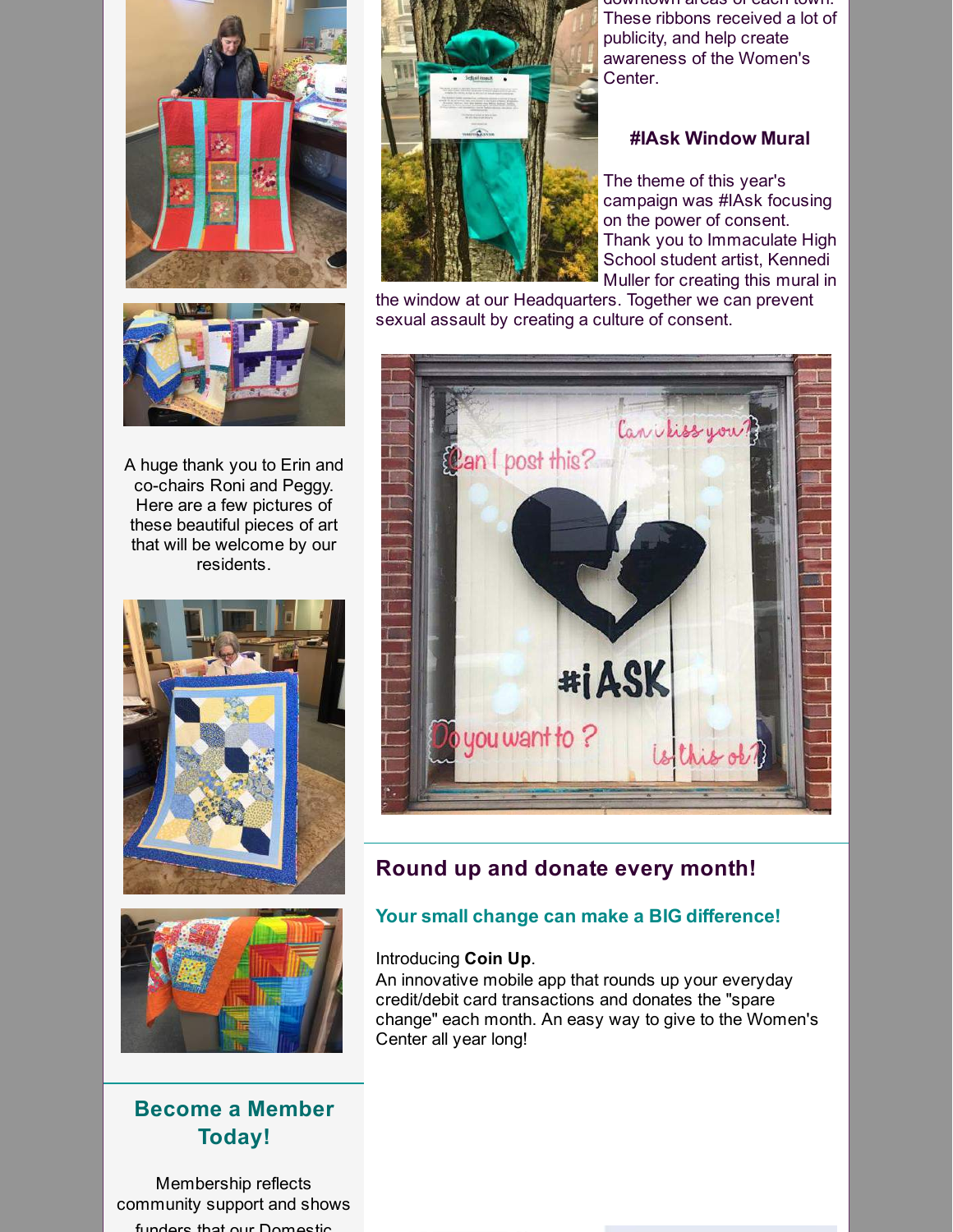funders that our Domestic Violence, Sexual Assault and Resource Services programs are important to the community and provide a lifeline to individuals within Northern Fairfield and Southern Litchfield Counties.

As a member of the Women's Center, you can take great pride in your affiliation with this respected organization and your support for the FREE services we provide to individuals and families in crisis or transition.

Show your support! Please help us to continue to make a difference in people's lives. **Become a [Member](http://r20.rs6.net/tn.jsp?f=0013mJXYOU2YdaI2GKSZOd_zGZl7shwtEwM1n35ZjbFFqzYj_awE3T3hL4k2SAUp18Swubf3rviRu69u7RRTORrarvomKoKdHLLnhlePTu4Yf8XMRCrtWTVVgdHFML7h7GQZkRxME-z9zEWzZyrRS1Dx5cmFlfOBhCe8xKD39BX37g5mV6WjkYuyge0lmSpEusVS-AuQnLLiCRJoJtu7L9J3PtRnrZ_b_px&c=&ch=)**

*\*Memberships are annual and run through June 30.*



[Download](http://r20.rs6.net/tn.jsp?f=0013mJXYOU2YdaI2GKSZOd_zGZl7shwtEwM1n35ZjbFFqzYj_awE3T3hB4smeLtu6KLcqSk6Gw3B1q4OyEfGGjSFzkRSFKMakg4kZOOumeuOm7fQvpxN0pCwBgjQseA72lFRXoHpx-NsZYzdxv5yRtmZnoZh7LcTZ32HWNIyu27jm6yFHjKTGv25w==&c=&ch=) the Coin Up app or **[Sign](http://r20.rs6.net/tn.jsp?f=0013mJXYOU2YdaI2GKSZOd_zGZl7shwtEwM1n35ZjbFFqzYj_awE3T3hB4smeLtu6KLwJKo0EQQaWWXbyvfPZUD2lcjucnNfRJaS1J73T4S6TzDgpyBLzZLVJKVvI_SzxQIqoTawu754MXN9zMI6BD32rkaVOMRCqqL5Ae8IPK0N5zZdlb0xvCv1w==&c=&ch=) Up** online today!